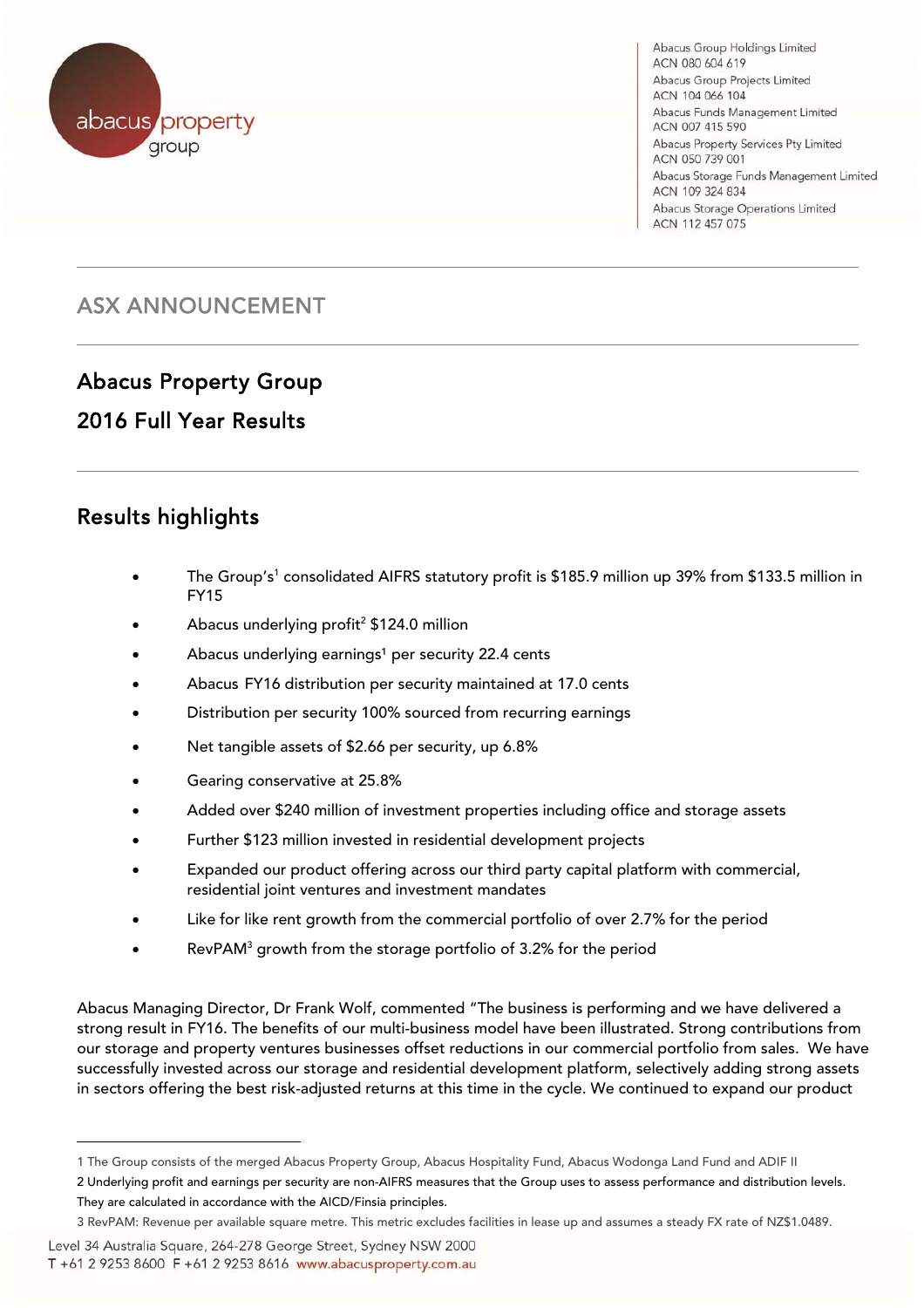

offering across our third party capital platform with over \$1 billion of assets managed with our investment partners."

#### Capital management

The Abacus balance sheet was in a strong capital position at balance date with gearing at low levels of 25.8%. The post balance date placement of the DRP shortfall provided additional liquidity for future acquisitions of investment properties. During the year Abacus utilised its acquisition capacity, growing its investments in storage facilities and also residential land approval projects.

Mr Rob Baulderstone, Abacus Chief Financial Officer, noted "Our balance sheet continues to maintain good levels of liquidity and gearing, with capacity to add to our investment portfolio and project pipeline in the 2017 financial year."

### Segment review

#### Property

- 94 assets valued at \$1.6 billion
- Revaluation gains of \$74.0 million across the portfolio
- Portfolio remixing continues with increases across the storage, office and retail portfolios

#### Commercial portfolio

- \$63.1 million underlying EBITDA contribution
- 32 commercial properties valued at \$994 million
- Portfolio capitalisation rate: 7.2%
- Occupancy<sup>4</sup>: 91.2%
- Like for like rental growth of 2.7%<sup>4</sup>
- Weighted average lease expiry ( $WALE$ ) profile of 4.3 years<sup>4</sup>.

The turnover of investment properties through the year and lease expiries at some industrial and retail properties impacted on the portfolio's metrics with occupancy down to 91.2% from 93.4%. Development potential at the recently acquire Lutwyche City Shopping Centre required a number of tenancies to be vacant in preparation of development works in H117. Pleasingly like for like rental growth of 2.7% was achieved, driven by strong leasing successes at Ashfield Mall in Sydney, Bacchus Marsh Village Shopping Centre in VIC and 14 Martin Place also in Sydney. The commercial portfolio increased its WALE to 4.3 years.

During the year Abacus sold 8 small office, retail and industrial assets for a total consideration of \$64 million. These funds were utilised in the acquisition of our interest in Lutwyche City Shopping Centre, Brisbane QLD for \$65 million (Abacus share 75%) and 201 Pacific Highway, St Leonards NSW for \$115 million (Abacus share 50%).

Abacus' third party capital joint ventures are an integral strategic investment platform for the Group. Abacus expanded the platform further during the year with a number of new joint ventures with new investment partners. Since 2009, Abacus has invested in \$1.4 billion of assets in partnerships with third party capital. As the business has evolved across changing market cycles we have adjusted our product offering to meet the needs of our investment partners, recently entering into a new mandate to manage The Red Cross Building, Sydney.

l

<sup>4</sup> Excluding development assets.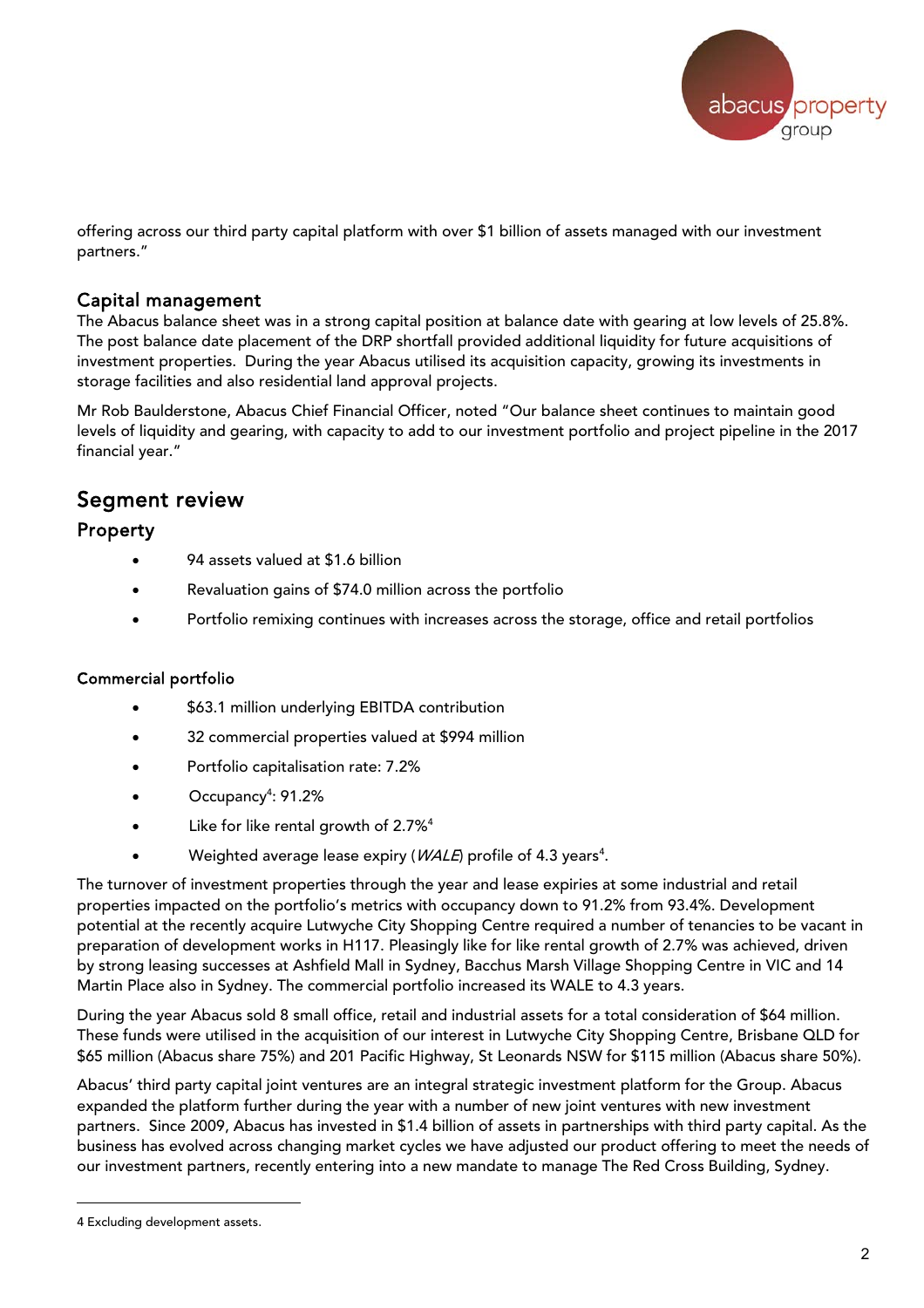

#### Storage portfolio

- \$32.7 million underlying EBITDA contribution
- 62 storage assets valued at \$574 million
- Portfolio capitalisation rate: 8.0%
- Occupancy<sup>5</sup>: 87.4%
- Average rental pa<sup>5</sup>: \$259 per m<sup>2</sup>
- Rev $PAM<sup>5</sup>$ : up 3.2% to \$227

Business trading improvements and portfolio acquisitions delivered EBITDA growth of over 15% for the 12 months to 30 June 2016 on the prior period. The result benefitted from further increases across the stabilised portfolio $^5$  in occupancy to 87.4% and the average rent to \$259 per m $^2. \,$  These metrics lead to a strong improvement in revenue per available square metre (RevPAM), which grew 3.2% to \$227.

We continue to grow the portfolio through acquisition, adding four stabilised facilities for \$44.7 million and three industrial assets for \$17.5 million for conversion to self-storage facilities. We target assets that will contribute to improving the portfolio's metrics, particularly focusing on conversion opportunities in metropolitan areas on Australia's Eastern Seaboard that will deliver higher average rental rates than the current portfolio average.

We increased the portfolio's net lettable area (NLA) by 14.2% or 36,000m<sup>2</sup> to over 290,000m<sup>2</sup> of NLA. Importantly the development pipeline of approved and unapproved stages will deliver an additional NLA over the next two years.

During the year, the self-storage sector has continued to be seen as an additional institutional asset class alongside office, retail and industrial sectors. This increased institutional recognition has driven strong pricing of assets as demand for facilities has increased as new and existing entrants to the sector seek assets and market share.

#### Property Ventures

l

The Property Ventures division generated strong growth in underlying EBITDA, more than doubling to \$57.0 million for the period. This was driven by increases in finance income consistent with the increase in invested capital across the platform. Abacus also enjoyed strong transactional returns from a number of development projects during the year, despite the previously announced impairment to Muswellbrook residential development as a result of the downturn in the resources sector.

We have invested a further \$123 million into new and existing projects providing total assets of \$500 million in property venture investments. Abacus controls over 9,000 units or land lots which equates to c\$55,000 cost base per unit/land lot. This low average price provides evidence that the property ventures business has prospects for strong returns.

Abacus has a number of joint ventures that own land sites in Metropolitan Sydney areas undergoing residential rezoning. We continue to work with all stakeholders to ensure the expeditious delivery of rezoning approvals, including projects in Camellia and Campsie both in Sydney NSW. It is anticipated that these sites will either be sold to developers or built with our joint venture partners. The recent council amalgamations and subsequent court actions have created headwinds for developers seeking development approvals.

<sup>5</sup> Excluding development assets or assets in lease up.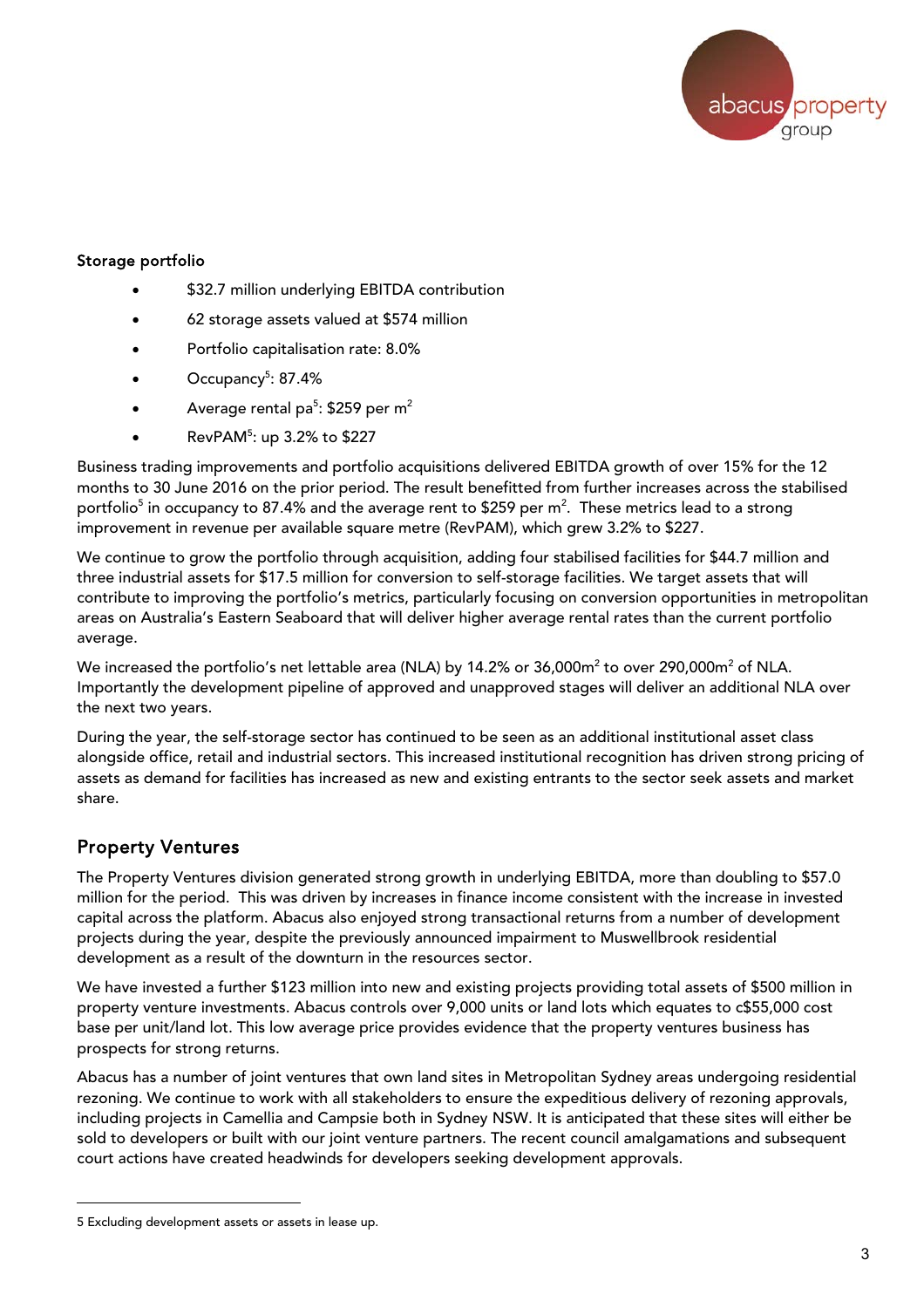

Administrators placed into councils affected by amalgamations have caused a back log of approvals while mergers are implemented. This has caused delays to a number of rezoning applications and has created uncertainty to delivery and realisation timings. The Group's project in Camellia, Sydney NSW has been delayed as a result and following requests by council for further information.

### Funds Management

In line with a reduction in assets under management, the funds management business generated an underlying EBITDA result of \$10.7 million for the period. Abacus has \$146 million of funds invested across the platform. Abacus continues to manage these unlisted funds to try to optimise the returns with selective sales and acquisitions of assets where opportunities and market conditions allow. In line with this strategy, ADIF II and AHF are expected to sell their remaining assets during FY17.

### Outlook

The business remains strong with a conservative balance sheet and capacity for future opportunities. The increased exposure in property ventures projects is a direct reaction to the opportunities presented at this time in the cycle. It is expected our exposure will reduce over FY17 as a number of developments projects are realised. Our property ventures exposure at c.\$55,000 per unit/land lot and a 73% exposure to the Sydney market suggest our capital has been invested well. Despite the ambiguity of local council approval timeframes, we are confident of continued strong returns from the business.

The growth in our third party capital platform continues with over \$800 million of assets currently under management. We expect to grow this business as we continue to expand our investment relationships and product offerings.

We are pleased with the performance of the entire storage portfolio and are encouraged by our conversion strategy successes. We are excited at the potential that our portfolio of stabilised facilities and conversion assets can deliver over the short term as we continue to grow our position in the storage sector.

Dr Frank Wolf said "We are disappointed with the delays in our residential development approvals that have eventuated as a result of the council amalgamations in Sydney but are confident that these timing delays will not ultimately impact our anticipated returns. We are nevertheless pleased by the continued successes across our property ventures projects and storage portfolio. We have a large portfolio of assets and projects that we are working to deliver the next round of returns for the Group."